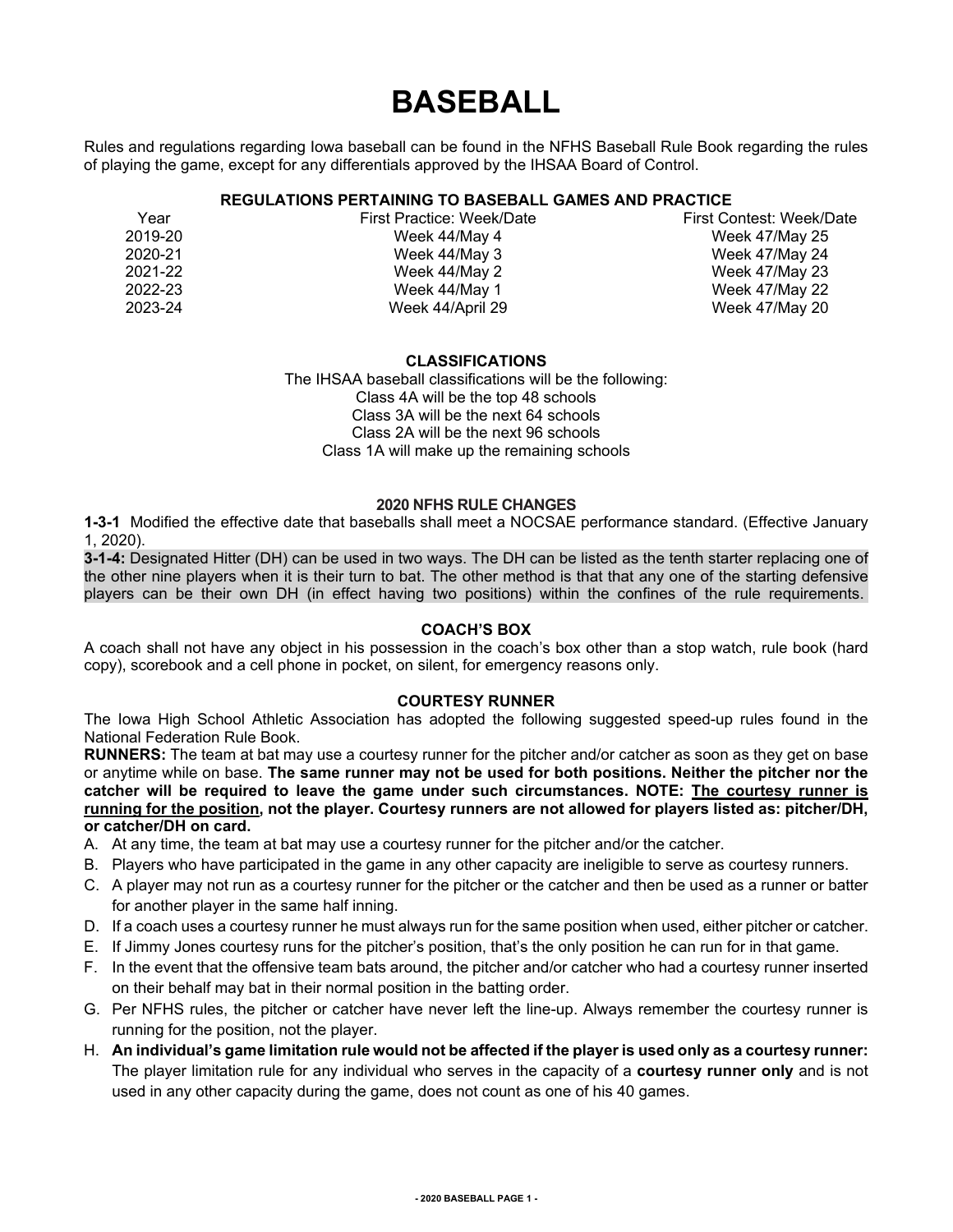# **GAME LIMITATION**

Member schools are permitted a 40 game limitation, exclusive of the tournament series. The limitation rule applies to individual teams representing the school and an individual player participating on those teams.

No individual player may play in more than 40 games during the season, exclusive of the tournament series.

# **GENERAL INFORMATION**

- A. Infield will be taken 30 minutes before scheduled game time. Each team is allowed 10 minute infields, no matter how many players you put in each position.
- B. If you are the host school, make sure to paint or chalk your foul lines to the foul pole.
- C. Be sure media areas are marked or designated, and full batter's boxes and coaching boxes are chalked by rule.
- D. How to layout a field may be found in Rule 1, section 2. (If you need help on lighting, go to IHSAA home page).
- E. Make every effort to make your pitchers mounds legal per NFHS rule.
- F. Have baseballs for the umpires and host team have foul ball chasers lined up in advance.
- G. Make sure you have a lineup card for umpires; starters listed with their numbers & position, subs and numbers on the back of the line-up card.
- H. Each pitcher will receive no more than eight warm-up pitches the first inning or anytime the pitcher is replaced, exception injury or ejection. Each inning after that, the pitcher gets five warm-up pitches or one minute, whichever occurs first with the exception of injury or inclement weather.
- I. Be sure to supply a rosin bag for the pitchers.
- J. A coach must be in his team's uniform in order to coach first or third base.
- K. Schools are not permitted to play against non-school programs (Legion/AAU teams).
- L. In-between games, teams are allowed 30 minutes before the second game is to begin. That means any maintenance on the field should be done immediately following the first game.
- M. Coaches are required to verify their equipment is legal at the pre-game conference, this includes bats and helmets. Umpires will no longer inspect bats and helmets prior to the game. **Coaches, it is your responsibility to make sure bats and helmets don't have cracks in them and that the padding is in place and secure in the helmets. Umpires are instructed NOT to allow players to use equipment which does not meet regulations.**
- N. Eighth grader students in your school district are eligible to practice the first legal day of practice and may play the first legal playing (game) date, even if school is still in session.
- O. All VARSITY regular season and tournament contests shall be contracted as 7 inning games. This includes any varsity weekend tournament game(s) that may have been played in previous years less than 7 innings or had a time limit in order to keep games on schedule. Please understand these 7 inning games only apply to varsity level competition.
- *P.* Three scrimmages per school are allowed any time after the beginning of practice until the end of the state tournament series. (Only one other school may participate in the scrimmage.) This is per baseball program, not three at each level of competition. If the varsity team is scrimmaging at one location and the junior varsity at another location on the same day, this is considered two separate scrimmages. If the varsity team is scrimmaging at home and the junior varsity is scrimmaging at home on the same day, this would be considered one scrimmage. *Please keep in mind that a bona fide scrimmage is where no public announcement has been made, no admission charged, no scores kept, and no school time may be used for travel or participation in such a scrimmage.*
- Q. During both the regular season and postseason games at neutral sites, the home team book will serve as the official pitch count.

# **MUSICAL ENTERTAINMENT AT GAMES**

Appropriate music, if played, may be played before the game, between games, between innings up until the last pitch is thrown (5 or 8 warm-up pitches) and includes change of pitchers. **Music is not to be played between batters as they approach the plate in the same half inning.**

# **IHSAA GAME ENDING PROCEDURES**

All Iowa **Varsity** High School contests must consist of 6 ½ innings if the home team is ahead or complete a full 7 innings if the visiting team is ahead.

The National Federation 10 run rule is in effect when the home team is ahead by 10 or more runs after 4  $\frac{1}{2}$  innings or after 5 complete innings with the visiting team leading by 10 or more runs.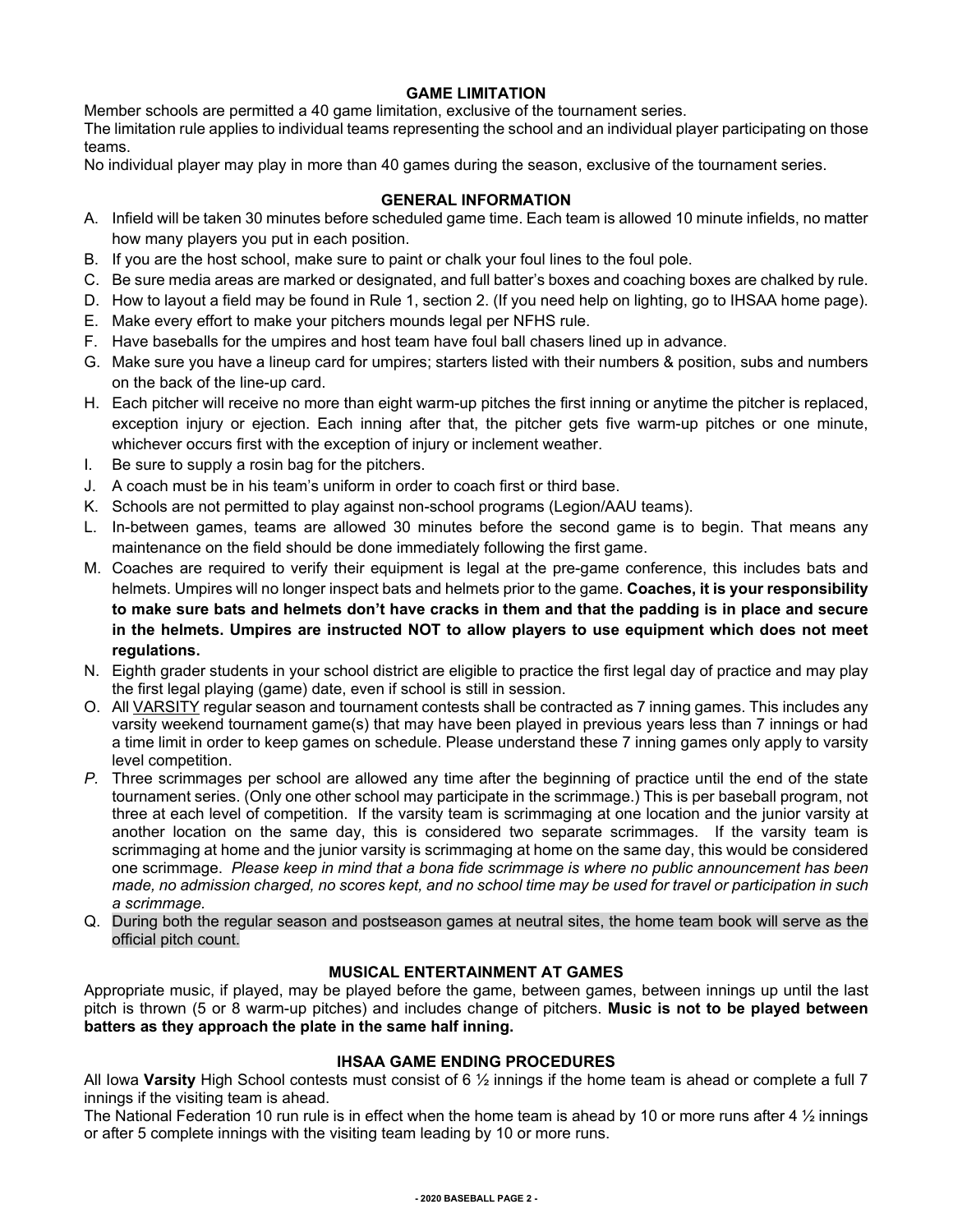In addition, any varsity game involving a 15 or more run differential after 3  $\frac{1}{2}$  innings if the home team is ahead, or 4 innings if the visiting team is ahead will be terminated.

If the game is tied, extra innings will be played until a winner is determined by National Federation rule.

If a game is called at any time for weather/darkness, but a winner can be determined after either 4 ½ innings (home team ahead) or 5 innings (visiting team ahead) the game is considered official.

If a winner cannot be determined the game becomes suspended (under the IHSAA suspended rule) and must be completed at another set date, completing 7 innings or any of the above exceptions apply.

## **LIGHTNING AND INCLEMENT WEATHER**

The primary concern when signs of hazardous weather are present is to remove the players, coaches and fans from the field and the stands to a safer area. When lightning is seen in the vicinity, players, coaches and spectators should be directed to shelter. The time immediately preceding and following a thunderstorm may be the most dangerous in terms of lightning strikes.

Every school needs to develop an emergency action plan if severe weather should arise.

#### **LIGHTNING, DELAY/SUSPENSION**

Anytime a game is delayed due to lightning or rain, umpires and coaches should wait a minimum of 30 minutes from the last lightning strike or if thunder is heard, before resuming or suspending a game. If enough innings are **not** played in order to determine a winner and the game becomes a suspended game, and the IHSAA suspended game policy goes into effect.

## **PITCHING LIMITATION RULE**

Each individual is limited on the number of pitches thrown on a given day. The chart below shows how many pitches an individual can throw on a particular day and the number of days of rest required after throwing a specific number of pitches.

|         | 10th-12th Graders | 8th-9th Graders                                                         |
|---------|-------------------|-------------------------------------------------------------------------|
| No Rest | $1 - 25$          | $1 - 25$                                                                |
| 1 Day   | 26-40             | 26-40                                                                   |
| 2 Days  | 41-65             | 41-65                                                                   |
| 3 Days  | 66-90             | 66-90                                                                   |
| 4 Days  | $91 - 110$        | *More than 90 pitches allowed only if finishing<br>pitching to a batter |

When the pitcher reaches 110 pitches, he may not pitch to another batter. He may only finish pitching to the current batter.

If an individual were to pitch on consecutive days, the two or more-day total would determine how many days of rest would be required before the individual could return to pitch. The consecutive day total cannot exceed 110 pitches for 10<sup>th</sup>-12 graders and 90 pitches for  $8<sup>th</sup>$  and  $9<sup>th</sup>$  graders.

10th-12th graders may only throw 180 pitches in a week through Saturday, June 9th. Starting with the week of June 10, 10<sup>th</sup>-12<sup>th</sup> graders are only restricted with the daily limitation. 8th-9th graders may only throw 150 pitches in a week for the entire season. A week is defined as Sunday-Saturday. An 8<sup>th</sup> or 9<sup>th</sup> grader playing varsity baseball is still limited to 90 pitches on a day and 150 pitches in the week. The weekly limit is a soft-cap number similar to that off the 110 pitch daily limit for upperclassmen.

If an individual were to throw 40 or fewer pitches in game one of a doubleheader, he may return to pitch in game two, up to 110 pitches for the day. If an individual were to throw more than 40 pitches in game one of a doubleheader, he would be ineligible to pitch in game two. An individual can return to pitch in the same game if he had pitched earlier in the contests.

An adult designee from each team approved by the school will confirm the pitch count of each pitcher at the completion of each inning. If there is a discrepancy that cannot be worked out, the home scorebook/count will be considered the official count.

All varsity pitch counts are required to be entered into QuikStats within 24 hours of the completion of the game. All levels of baseball (freshman, JV, varsity, etc.) are required to complete the IHSAA Pitch Count Chart and both schools' recorders are required to verify and sign said chart at the conclusion of the contest.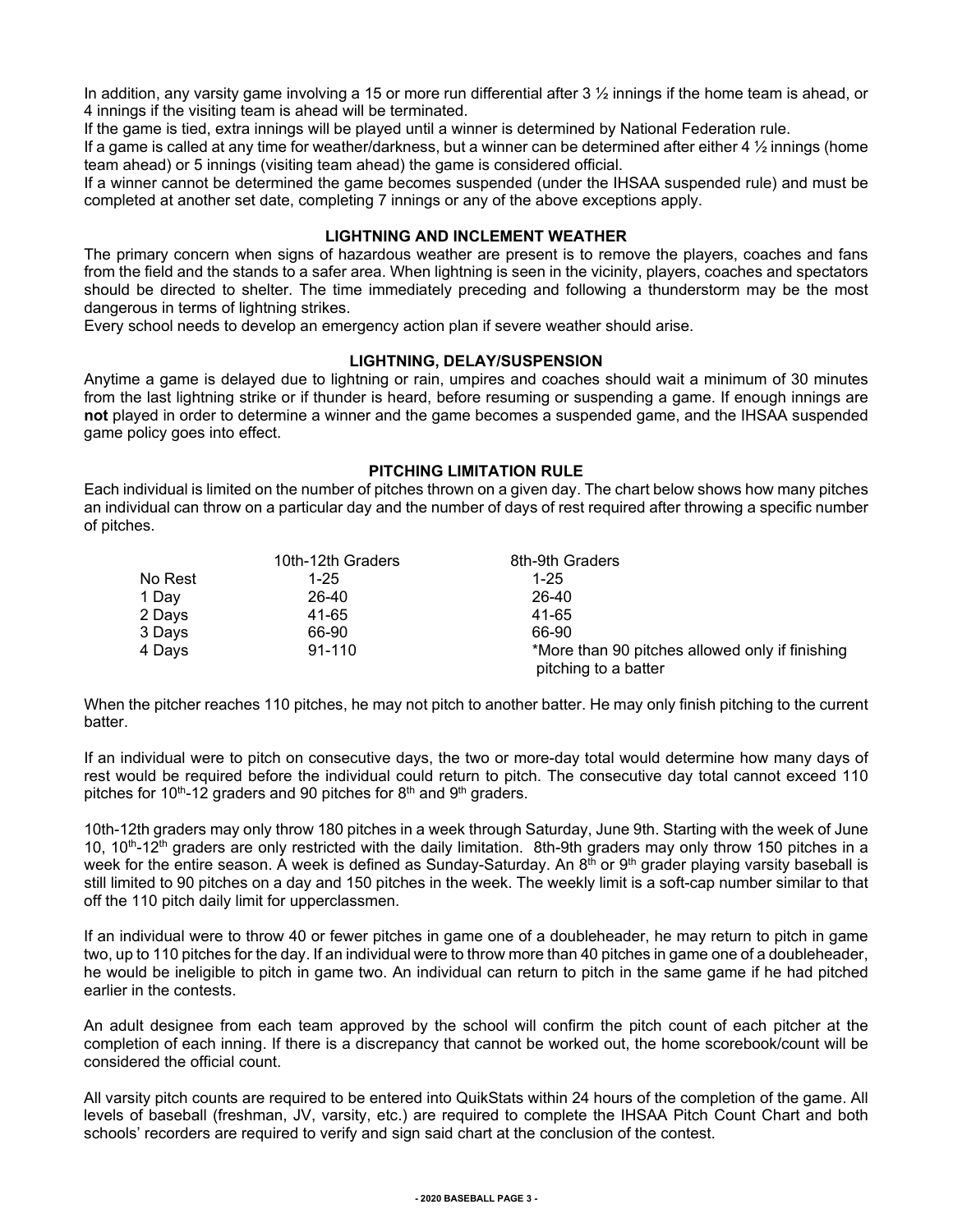The baseball advisory committee approved that the current QuikStats check dates as the time frame to report pitch count violations. For example, the first required Quikstats statistical data entry is the second Tuesday in June. A coach contacts the IHSAA during the third week of June stating that a pitch count violation occurred during the first week of June. The IHSAA will deny that request for a potential forfeiture to occur.

## **Pitch Count Scenarios**

- 1) A pitcher throws 85 pitches on Monday. How many calendar days of rest are required? Three calendar days of rest are required. He may pitch again on Friday of that week.
- 2) An upperclassmen pitcher throws 106 pitches on Saturday. When is the next day he is eligible to pitch? He is eligible to pitch on Thursday after receiving four (4) days of rest. He is eligible to pitch the maximum of 110 pitches on Thursday.
- 3) An upperclassmen pitcher throws 12 pitches on Tuesday. He does not throw on Wednesday. How many pitches can he throw on Thursday? He is eligible to pitch 110 pitches on Thursday.
- 4) An upperclassmen pitcher throws 85 pitches on Monday and 85 pitches on Friday. When is the next day he is eligible to pitch? He is eligible to pitch on Tuesday, after receiving three (3) days of rest.
- 5) During the first week of the season, an underclassmen pitcher throws 85 pitches on Monday and is eligible to pitch again on Friday. How many pitches can he throw on Friday? The maximum number of pitches he can throw is 65. Underclassmen can throw a maximum of 150 pitches per week.
- 6) During the last week of the regular season, an underclassmen pitcher throws 85 pitches on Monday and is eligible to pitch again on Friday. How many pitches can he throw on Friday? The maximum number of pitches he can throw is 65. Underclassmen are restricted to 150 pitches per week all season long.
- 7) During the first week of the season, an upperclassmen pitcher throws 85 pitches on Monday and is eligible to pitch again on Friday. How many pitches can he throw on Friday? The maximum number of pitches he can throw is 95. Upperclassmen can throw a maximum of 180 pitches per week through Saturday, June 9th.
- 8) During the last week of the regular season, an upperclassmen pitcher throws 85 pitches on Monday and is eligible to pitch again on Friday. How many pitches can he throw on Friday? The upperclassmen can throw a maximum of 110 pitches. Upperclassmen are only held to the daily maximum starting with Sunday, June 10.
- 9) In the bottom of the 6<sup>th</sup>, an upperclassmen pitcher has reached his 110 pitch limit with a 2-2 count on the batter. Is he required to come out at that time? No, the pitcher may complete the at bat with the current batter or inning, whatever occurs first. After either of these events, the pitcher is required to be replaced. The total number of pitches thrown will be the number recorded and not limited to 110.
- 10) An upperclassmen pitcher throws 85 pitches on Monday and is eligible to pitch again on Friday. During the game on Friday, the pitcher reaches 95 pitches (180 weekly maximum) with a 2 ball, 2 strike count. Is he required to come out at that time? No, the pitcher may complete the at bat with the current batter or inning, whatever occurs first. After either of these events, the pitcher is required to be replaced.
- 11) An upperclassmen pitcher has thrown 89 pitches. His coach decides to have him face one more batter. The batter is retired on four (4) pitches. How many days of rest is required for this pitcher? This individual is required to rest four (4) days. The "soft cap" only applies to the 110 pitch limit and not to the lower tier limits.
- 12) An upperclassmen pitcher throws 12 pitches on Tuesday. How many pitches can he throw on Wednesday? He can throw 98 pitches on Wednesday. He is now required to rest for four (4) calendar days. He cannot pitch again until the following Monday.
- 13) An upperclassmen pitcher throws 12 pitches on Tuesday and throws 12 pitches on Wednesday. How many pitches can he throw on Thursday? He can throw 86 pitches on Thursday. He is now required to rest for four (4) calendar days. He cannot pitch again until the following Tuesday.
- 14) An upperclassmen pitcher throws 12 pitches on Tuesday, throws 12 pitches on Wednesday, and throws 12 pitches on Thursday. How many pitches can he throw on Friday? He cannot throw on Friday due to the fact that his consecutive day pitch total is greater than 25. He is eligible to pitch 110 pitches on Saturday.
- 15) An upperclassmen pitcher throws 30 pitches in game 1 of same day doubleheader. Can he throw in game 2 of the same day doubleheader? Yes, he may throw 80 pitches in the second game.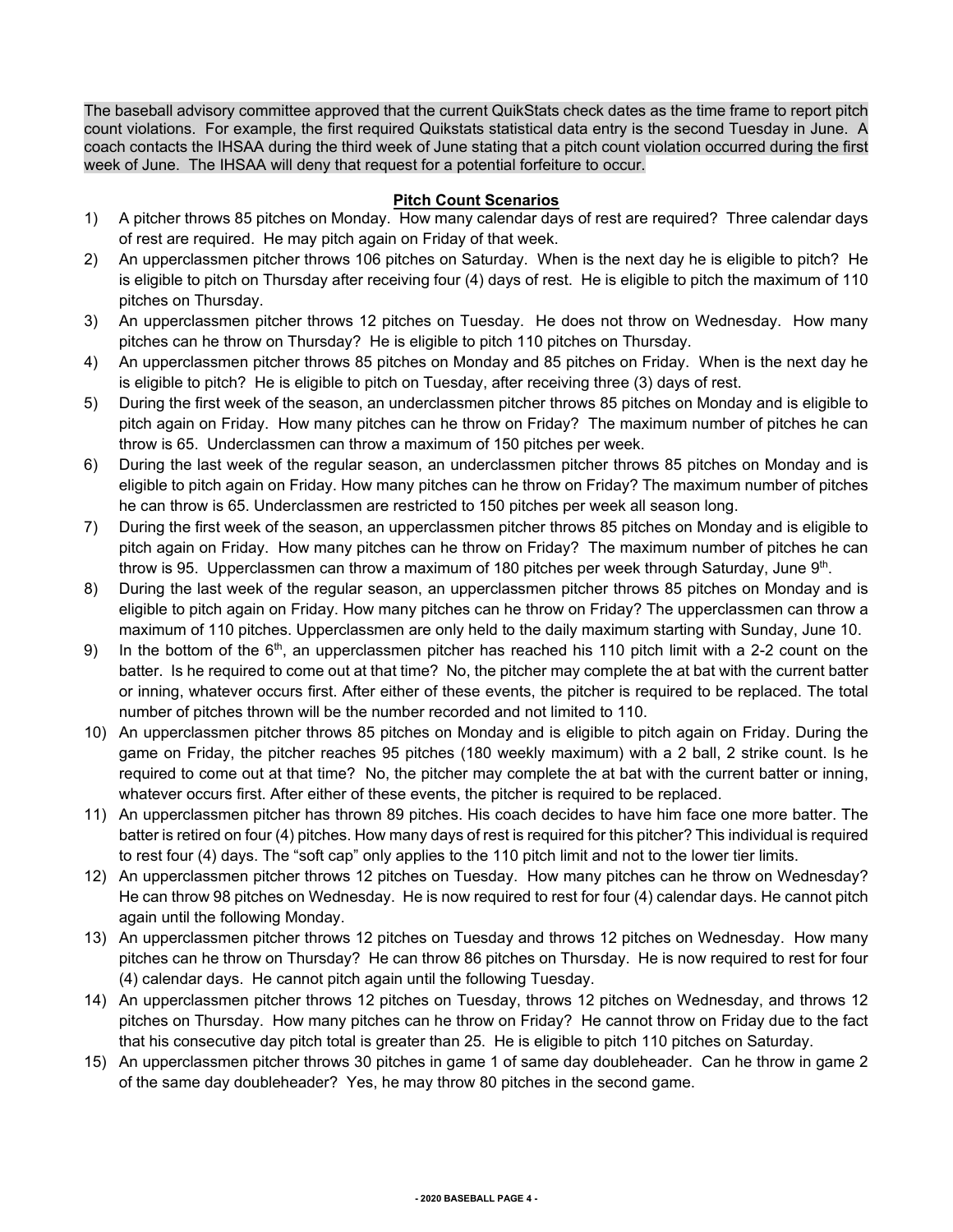- 16) An upperclassmen pitcher throws 45 pitches in game 1 of the same day doubleheader. Can he throw in game 2 of the same day doubleheader? No, he may not return to throw as his game 1 total was greater than 40. Also, the is required to have two calendar days of rest.
- 17) A game begins on Monday at 10 PM and is completed at 12:05 AM on Tuesday. The upperclassmen pitcher throws a complete game with 89 pitches. When is he eligible to pitch again? He is eligible to pitch on Friday after receiving three (3) days rest. The contest is considered to have been played on Monday.
- 18) A game begins on Monday at 10 PM and is completed at 12:05 AM on Tuesday. Team A uses two pitchers during the contest, each throwing 45 pitches. When are both eligible to pitch again. Both pitchers are eligible to pitch again on Thursday, after receiving two (2) days rest. The contest is considered to have been played on Monday.
- 19) A game begins on Monday at 11 PM and is completed at 1 AM on Tuesday. A relief pitcher enters the game in the  $5<sup>th</sup>$  inning at 12:25 AM on Tuesday and throws 30 pitches. When is he eligible to pitch again? He is eligible to pitch on Wednesday after receiving one (1) day of rest. The contest is considered to have been played on Monday.
- 20) A game begins on Wednesday and is suspended in the  $4<sup>th</sup>$  inning. An upperclassmen pitcher has thrown 70 pitches. The game is rescheduled to be played in two weeks. 1) When is the pitcher eligible to pitch again? He is eligible to pitch again on Sunday, after receiving three (3) days of rest. 2) Is he limited to 40 pitches when the game resumes? No. He can throw as many pitches as the current policy allows.
- 21) A game begins on Tuesday and is suspended in the  $4<sup>th</sup>$  inning. An upperclassmen pitcher has thrown 70 pitches. The game is rescheduled to be played on Thursday of that week. 1) When is the pitcher eligible to pitch again? He is eligible to pitch again on Saturday, after receiving three (3) days of rest. 2) How many pitches can he throw during the completion of the game later that week? Zero, he has not had the required amount of days or rest to pitch, based on his pitch count.
- 22) A game begins on the first Monday of the season and is suspended in the  $6<sup>th</sup>$  inning at 3-3. An upperclassmen pitcher has thrown 89 pitches. The game is rescheduled to be played on Friday of that week. 1) When is the pitcher eligible to pitch again? He is eligible to pitch again on Friday, after receiving three (3) days of rest. 2) How many pitches can he throw during the completion of the game on Friday? He may throw 91 pitches. 3) Assuming he throws 21 pitches on Friday, how many pitches can he throw on Saturday? Due to throwing less than 25 on Friday, he may throw 70 pitches on Saturday as he will meet his maximum pitch count of 180.
- 23) A game begins on the fifth Monday of the season and is suspended in the  $6<sup>th</sup>$  inning at 3-3. An upperclassmen pitcher has thrown 89 pitches. The game is rescheduled to be played on Friday of that week. 1) When is the pitcher eligible to pitch again? He is eligible to pitch again on Friday, after receiving three (3) days of rest. 2) How many pitches can he throw during the completion of the game on Friday? He may throw 110 pitches. 3) Assuming he throws 21 pitches on Friday, how many pitches can he throw on Saturday? Due to throwing less than 25 on Friday, he may throw 89 pitches on Saturday.
- 24) An ambidextrous pitcher throws 20 pitches with his right arm and 15 pitches with his left arm during a game on Monday. Is the individual eligible to pitch on Tuesday? No. Even though each arm total is below 25 pitches, his total pitch count is 35, which requires one day of rest.
- 25) The home team scorebook has the pitcher of Team A with 93 pitches, with the visiting team scorebook has the pitcher of Team A with 90 pitches. How is the issue resolved? An adult designee from both teams approve by each school will confirm the pitch count of each pitcher at the completion of each inning. If there is a discrepancy that cannot be resolved, the home team scorebook/count will be considered the official count. (NOTE: The umpiring crew will not be involved in the determination of appropriate pitch count total(s).)
- 26) On Monday, a 9<sup>th</sup> grader throws 90 pitches and has a 2 ball, 2 strike count on the batter. His coach replaces after the 90<sup>th</sup> pitch. How many calendar days of rest are required? Three calendar days of rest are required. He may pitch again on Friday of that week and is limited to 60 pitches (soft-cap).
- 27) On Monday, a  $9<sup>th</sup>$  grader throws 90 pitches and has a 2 ball, 2 strike count on the batter. His coach allows him to finish the batter and he strikes him out on the next pitch, having thrown 91 pitches. By rule, the pitcher is required to be removed from the contest. How many calendar days of rest are required? Four calendar days of rest are required. He may pitch again on Saturday of that week and is limited to 59 pitches (soft-cap).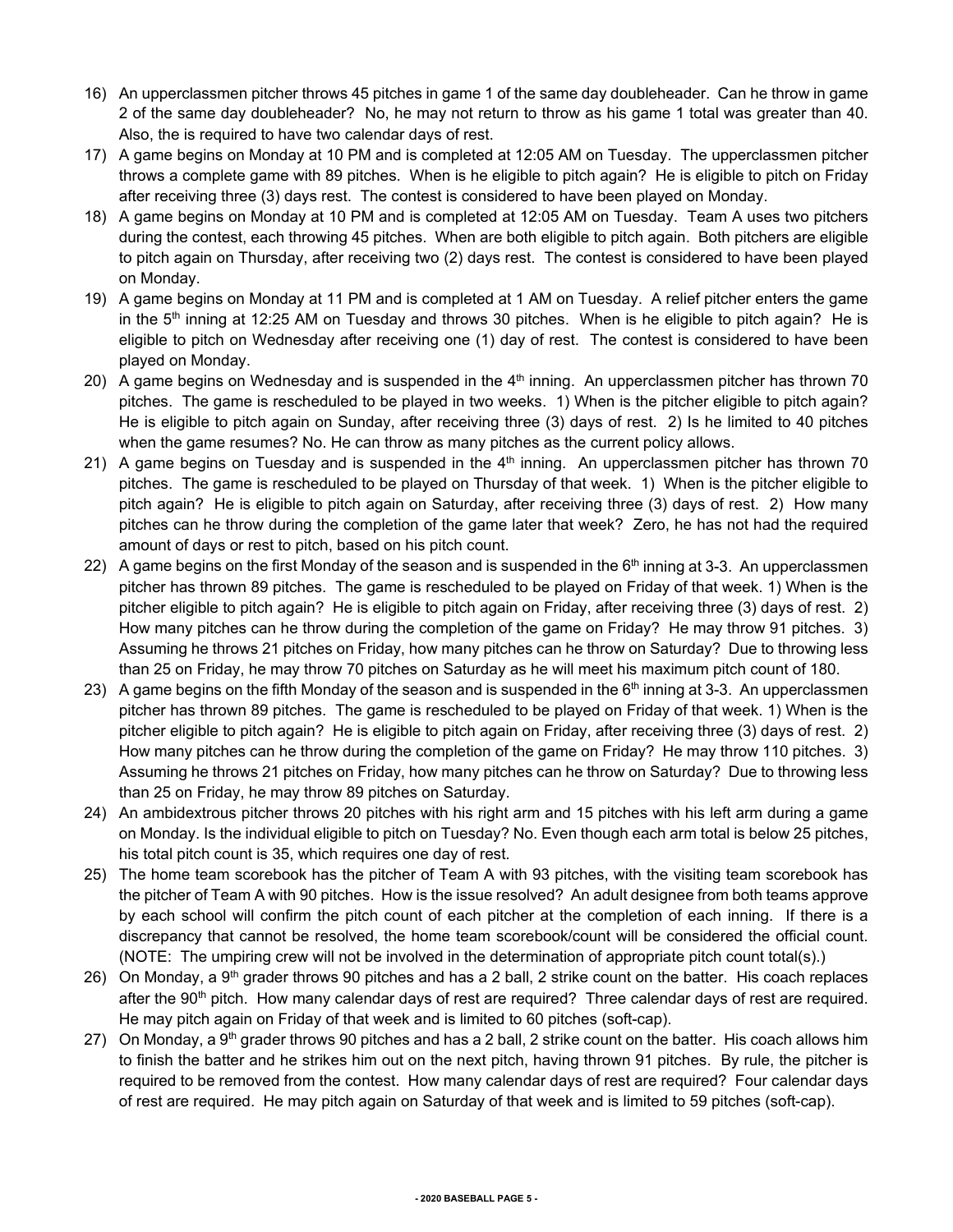28) On Monday, an underclassman throws 70 pitches. On Friday, he begins a batter at 79 pitches. Is he limited to only one pitch on the batter? No, the weekly limit is a soft cap, and the pitcher may pitch to the batter as he started the at bat with fewer than 150 pitches for the week.

## **PITCHERS & CATCHERS**

Pitchers and catchers may voluntarily practice on your own facility under a coach's supervision from January 1 through September 30 using equipment required for these two positions only. **No batting practice, no hitting of ground balls, no position coverage and no drills** may be performed by pitchers or catchers. Pitchers and catchers may stretch, run and play catch (short and long distance). Catchers are there for the sole purpose of catching your pitcher(s).

**NOTE:** Outside of the ten days in April through the first day of fall practice, no other players can be in the facility hitting or playing catch except for pitchers and catchers as this is the only time a coach can provide instruction until the first legal practice date. The new contact rule specifies **no instruction** can be provided when players are on your school facility and hitting. When a coach is working with pitchers it must be in a **separate room** if hitting is also taking place at the same time in your school facility.

## **APRIL BATTING PRACTICE**

Each program (9-12) is allowed 10 total days of hitting practice in the month of April prior to the first day of practice. Regardless if one student shows up or 100 students, it is a team limitation and not an individual limitation. Each coach will determine the hitting progression for his program. Each hitting session shall not be longer than one, continuous, 3-hour maximum time-period. These sessions are meant for hitting instruction. No base running or fielding drills are to be done during these sessions. Students can field batted ball and throw balls back to the pitching area; however, throws across the infield are not to occur. Hitting instruction can take place either indoors or outdoors. Students can only throw to batters from a flat surface behind an L-screen in a cage or in a soft-toss hitting drill. Pitchers and catchers can use this time as their contact period, but pitchers cannot throw to batters from the mound during these workout sessions.

## **PITCHING EXCEPTION FOR 8th THROUGH 10th GRADERS**

The Board of Control has approved a policy that any 8th, 9th or 10th grade **varsity player** may pitch/bat on the freshman, sophomore or junior varsity level of competition and not have to count that game participation against his individual game limitation rule. If this player plays another position besides pitcher during the contest, you must count this contest against his 40 game participation limit.

## **SAFE-BASE (DOUBLE FIRST BASE) MANDATORY**

The batter-runner should use the orange base on initial plays at first base, unless the fielder is drawn to the orange base (**because of a dropped third strike**) in which case the batter runner would go to the white base. Only on a dropped third strike may the fielder touch the orange or white base to retire a batter runner. Any other plays at first base other than a dropped third strike, the fielder must touch the white base or the runner in order to retire a batter/runner. The runner may touch the white or orange base on a dropped third strike, depending on the fielder's coverage of first base. The fielder must use the white base to retire a batter runner, **except on a dropped third strike**. A batter runner is never out for touching the white base rather than the orange base, when touching first base the first time. Once the batter runner reaches first base, the batter runner must always return to the white base.

#### **SUSPENDED GAMES**

If a game is called prior to the completion of a full inning after the fifth inning; the game becomes a suspended game in the following situation. "The visiting team has scored one or more runs to tie the score or take the lead, and the home team has not retaken the lead."

If a game is called for weather/darkness, where a winner cannot be determined, the game will be treated as a suspended game. All mechanical failures, regardless of which inning it occurs, will be treated as a suspended game. If the game is to be completed, it will be continued from the point of suspension with, the game will be treated as a suspended game. If the game is to be completed, it will be continued from the point of suspension with:

\*Lineup and batting order the same as at the moment of suspension subject to rules of game.

\*If a team, while on defense, has been charged two conferences, it is allowed only one more charged conference when the suspended game is continued.

\*If a player entered as a substitute and has been removed from the game, he cannot re-enter when the game is continued -- even though played on two different days.

\*All playing regulations apply as if the game was continuous and being played during one day.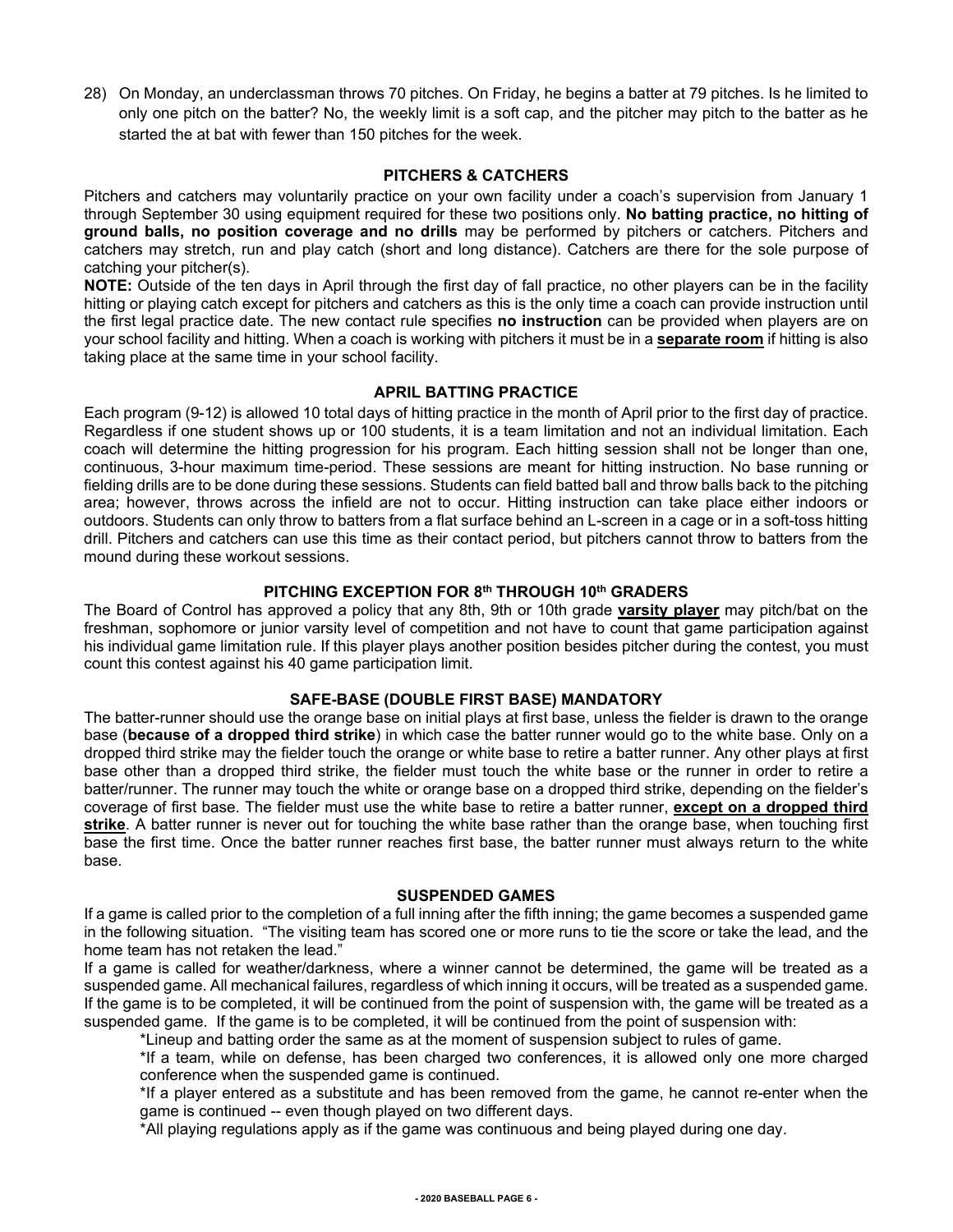## **EXAMPLES:**

- **1**. End of the 6th inning, Home 6, Visitors 4. Visitor scores three runs in the top of the 7th inning, to take the lead 7-6, when rain comes. **RULING:** Suspended game rather than reverting back to the last completed inning.
- **2**. End of the 5th inning, Home 7, Visitors 2. Visitor score four runs in the top of the 6th inning to make the score 7-6, bases loaded, when rain comes and game cannot be completed. **RULING:** Score reverts back to the 5th inning, Home - 7, Visitors - 2.
- **3**. Game is called (ended) in the 3rd inning due to rain, darkness, lightning, or a combination of any. **RULING:** It shall be considered a suspended game and continued from that point to a later time agreed upon by both schools involved.
- **4**. Game is called (ended) in the top of the 7th inning due to a malfunction of lights or watering system with the score Home - 5, Visitors - 2. The visitors score two runs in the top of the 7th inning to make the score, Home - 5, Visitors - 4, prior to calling the game. **RULING:** Suspended contest due to the mechanical failure.
- **5**. In the middle of the 5th inning, Home 6, Visitors 4, when rain causes for a called game. **RULING:** Completed game. Home team wins. The required numbers of innings have been played to meet the completed game requirement.
- **6.** End of the 5<sup>th</sup> inning, Visitors 6, Home 5. Visitor scores three runs in the top of the  $6<sup>th</sup>$  inning to extend lead to 9-5 when the rain comes. **RULING:** Score reverts back to the  $5<sup>th</sup>$  inning, Visitors – 6, Home – 5.

## **SPORTSMANSHIP ASSISTANT COACH/PLAYER COACH**

**NFHS ASSISTANT COACH OR PLAYER COACH RULE**: Coaches are viewed by their players as teachers and positive role models. **Assistant coaches or a player (occupying one of the coaches boxes) are not permitted to leave the coaching box or the dugout to dispute, question or challenge the authority of the umpire(s). If this should take place, the assistant coach/player coach is either restricted to the dugout or ejected, umpires jurisdiction, on the severity of the assistant coach's action, and the head coach is restricted to the dugout for the remainder of that game.** If the restriction to the dugout takes place in the first game of a double-header, both coach and player (occupying one of the coaches boxes) would be able to resume their normal coaching duties the second game**. If the assistant coach is ejected, he would need to leave the confines of the playing field for the remainder of the day and not attend any contests until the next playing date has been completed at the level of competition he was ejected from. If a player was a base coach and he is restricted to the dugout he is eligible to play or base coach the second game of a double header**. If the **player** occupying the coach's box is ejected he stays in the dugout under the supervision of the head coach, and then falls under the ejection rule. Understand if the assistant coach is restricted or ejected, the head coach is restricted to the dugout for the remainder of that game. Other assistant coaches (in uniform) would have to take over the coaching box duties or players in uniform would assume those duties.

## **VIDEOTAPING**

Videotaping or filming is permissible in scouting your opponent. Space for videotaping or filming for scouting is not required of host school. Hand held cameras are recommended. **A coach, player, substitute attendant or other bench personnel are permitted to video from the dugout during the game and they may also watch it for coaching purposes. A coach may not use video replay and show it to the umpire, if a coach attempts to do this, he/she is subject to being ejected from the contest.**

## **IHSAA BASEBALL TOURNAMENT MANUAL**

More detailed information regarding the post season will be published in the IHSAA Baseball Tournament Manual placed on the IHSAA website in June stating specific rules and regulations which govern tournament play.

## **BOARD POLICY REGARDING SQUAD LIMITATION IN IHSAA TOURNAMENT PLAY**

The policy adopted by the Board of Control is as follows: The maximum of 24-player squad limitation will be enforced and any school in violation of same will lose by **forfeiture. Host administrator, simply do not allow more than**